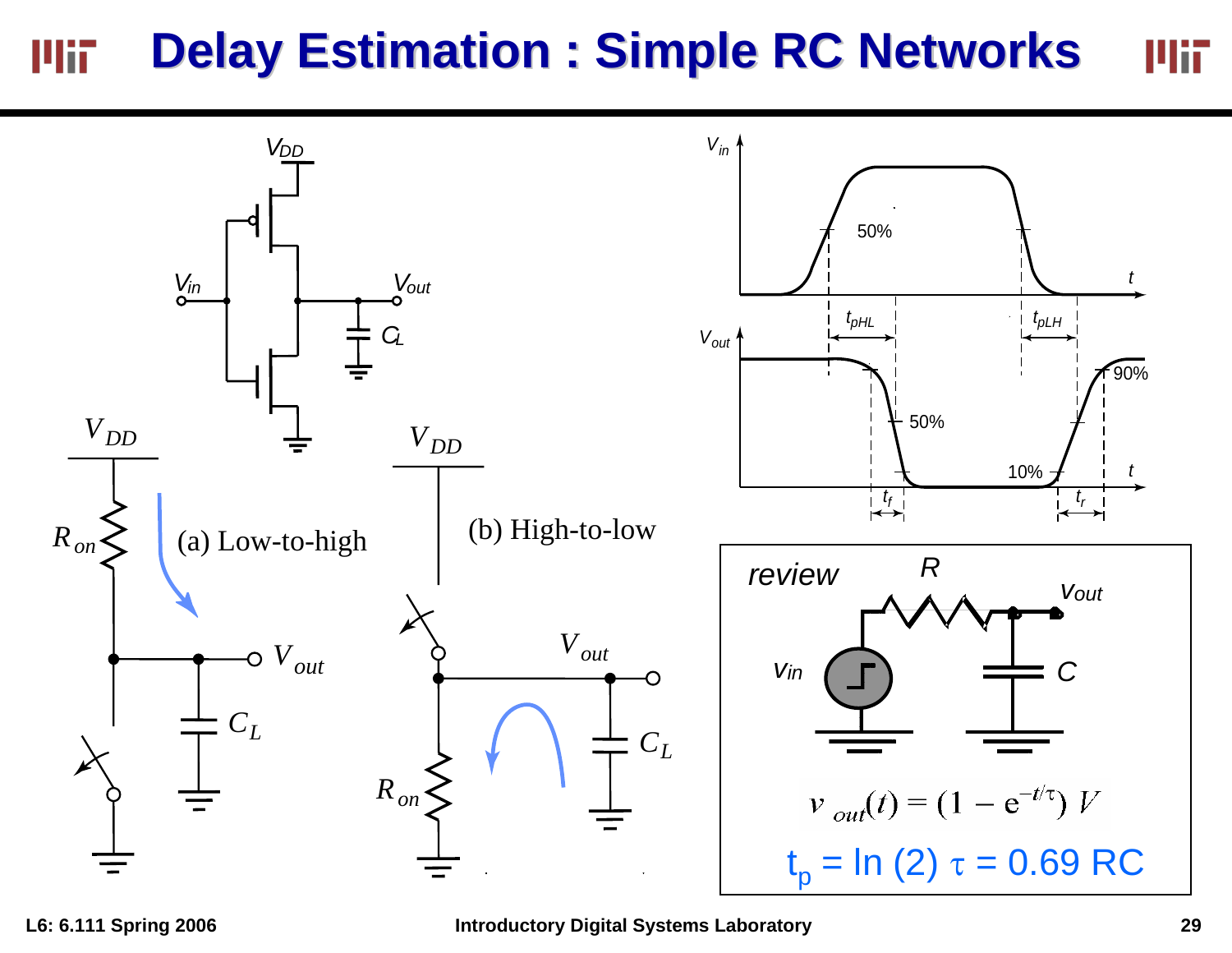## **Clocks are Not Perfect: Clock Skew** Mit



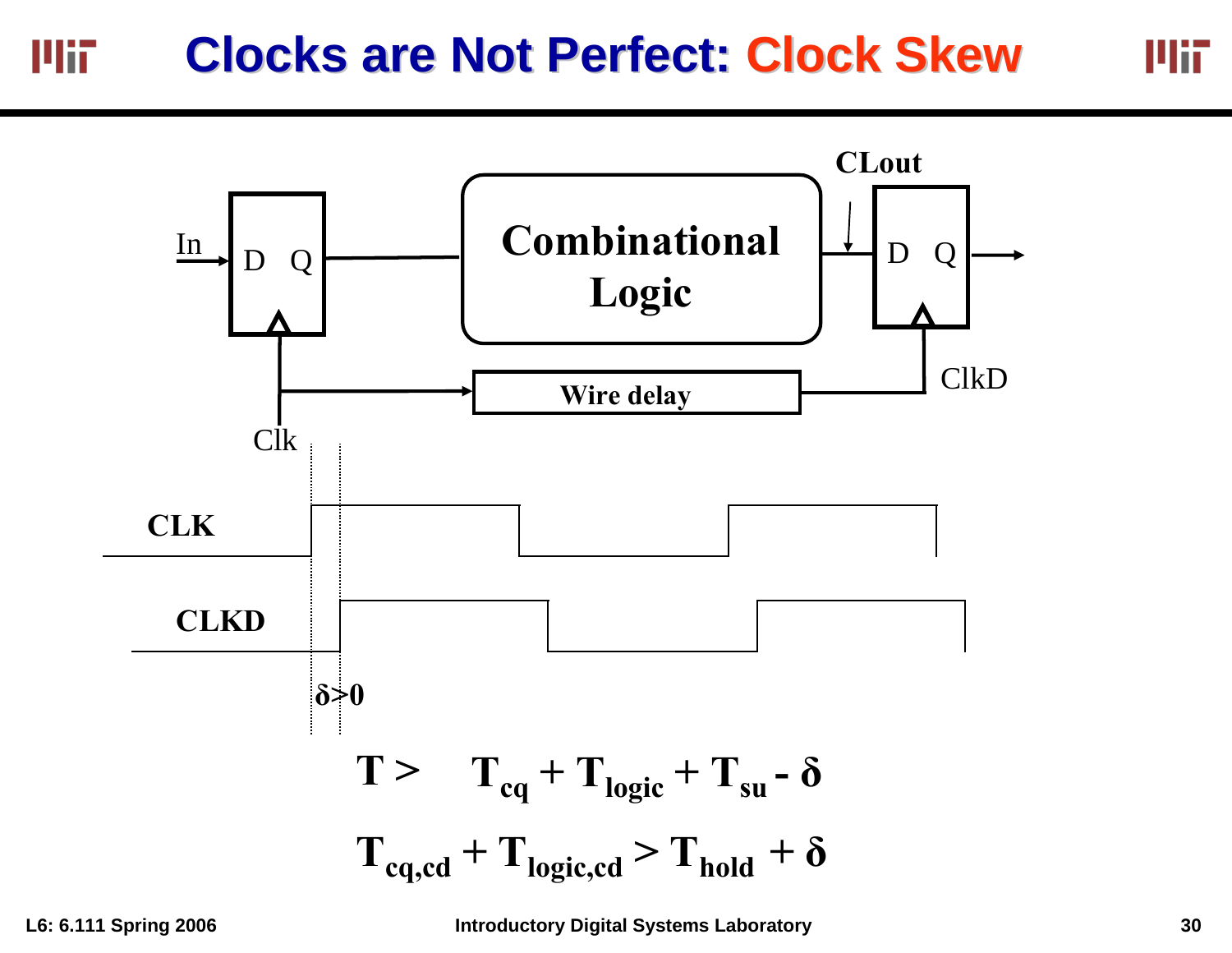

*Launching edge arrives before the receiving edge*



*Receiving edge arrives before the launching edge*